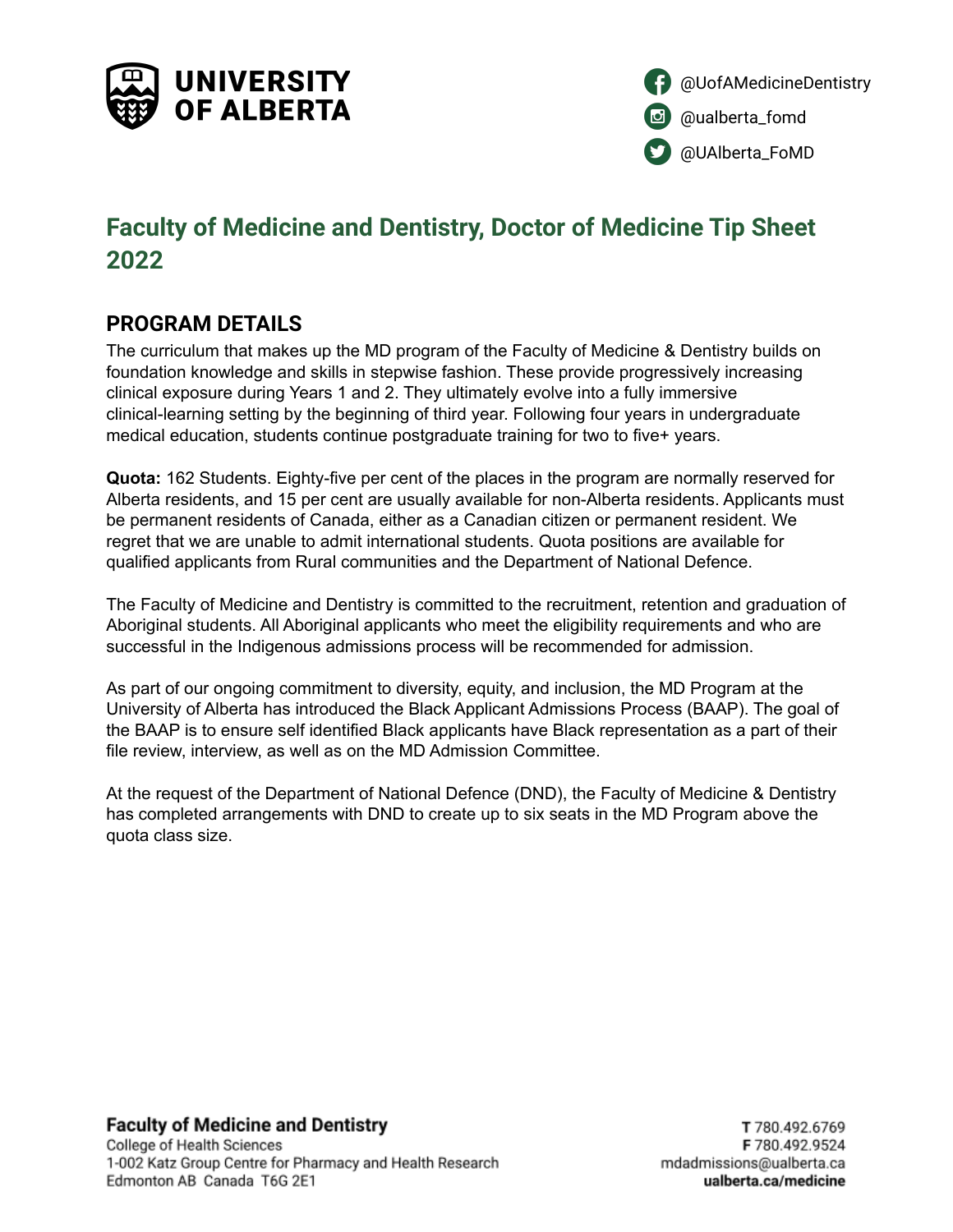

## **ADMISSION REQUIREMENTS**

#### **Minimum Standards**

- The minimum cumulative GPA required to be eligible to apply is 3.30 for Alberta residents and 3.50 for non-Alberta residents.
- The minimum MCAT score to be eligible to apply for Albertan applicants is 124 in all categories (CPBS, CARS, BBFL, PSBB).
- The minimum MCAT score to be eligible to apply for Non-Albertans is 128 in CARS and 124 in CPBS, BBFL, and PSBB.
- Please note: meeting the minimum standards does not guarantee admission.
- Additional selection factors include personal activities, reference letters, additional testing and interview.

#### **Other Requirements:**

- **● Education**: All applicants must be registered in a baccalaureate degree program and obtain their degree the year admission is sought or already have completed their degree program. We have no preference for which institution attended nor which degree program; applicants should pursue their interests while fulfilling the requirements of their degree program. Applicants must have a minimum of 60 transferable units of course weight (ucw).
	- **o** We require that our applicants complete one academic year (September 1 through April 30) with a full course load prior to being admitted; the definition of full course load as ascertained by your accredited home institution must also be recognized by the University of Alberta. The purpose behind the requirement of a full course load in one academic year is to assess whether students will be able to handle the course load when registered in the Medicine program.
	- **o** To calculate cGPA, we include all transferable post-secondary coursework to which a grade was assigned while the student was enrolled full-time (by UofA definition) during the academic year (September through April) or full-time during the Spring and Summer terms (May through August). For undergraduate students, to be considered full-time you must complete 18 transferable units of course weight (ucw) during the academic year (September through April) or 12 ucw during the Spring and Summer terms (May through August).
- **Medical College Admissions Test (MCAT)**: All applicants must write the Medical College Admissions Test (MCAT). Applicants choose their best scores from one exam sitting. The MCAT Exam includes: Biological and Biochemical Foundations of Living Systems Section, Chemical and Physical Foundations of Biological Systems Section, Psychological, Social, and Biological Foundations of Behaviour Section, and Critical Analysis and Reasoning Skills Section.
- **● Personal Activities**: This section provides applicants the opportunity to highlight their life experiences that they feel will enhance their application. The Personal Activities section for the 2022-2023 application is comprised of five subsections: Employment, Leadership Roles, Volunteer Work, Life Experiences & Achievements, and Personal Highlights.